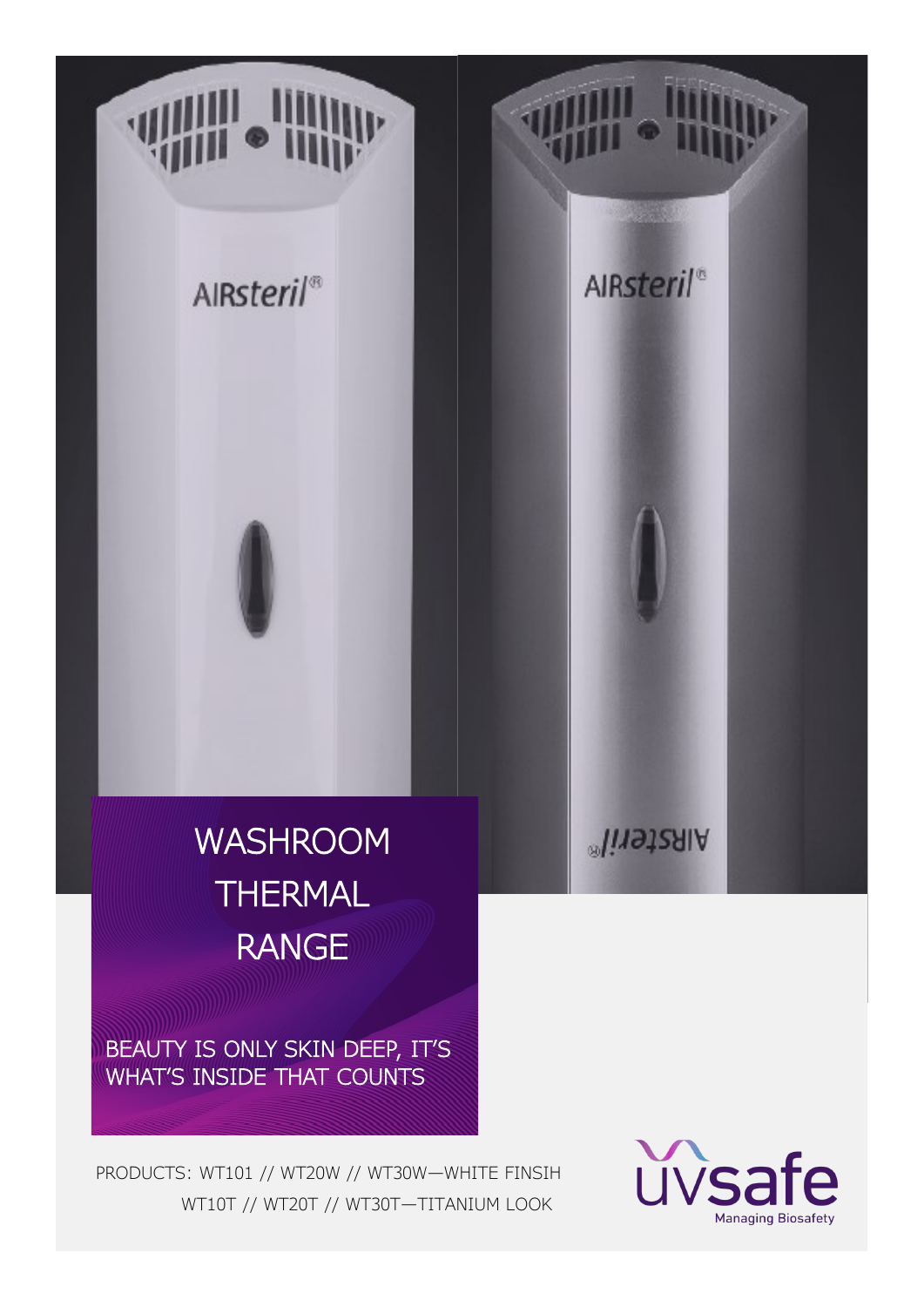WT101 // WT20W // WT30W—WHITE FINSIH WT10T // WT20T // WT30T—TITANIUM LOOK

### **ELIMINATE ODOURS AND IMPROVE WASHROOM HYGIENE**

### SURFACE TO AIR, AIRSTERIL TAKES CARE

- Reduces harmful viruses
- Circulates fresh clean air
- Breaks down unwanted bacteria
- Attacks odours at their source
- > Removes unhealthy microbes from the air
- Makes your washroom smell freshly clear
- Maintains sanitized surfaces
- Stops mould and fungi growth
- Clears smelly compounds in the air 24/7

## **WASHROOM PROBLEMS**

In washrooms, odours and infections are created by bacteria, viruses, mould, fungi and volatile organic compounds in the air and on all exposed surfaces. Fragrances or masking agents do nothing towards hygiene and the health risk remain. Cleaning and disinfecting alone are only a partial solution and cannot stop ongoing surface contamination. Poor cleaning practices can make the problem worse, as contaminated mops or cloths distribute bacteria. In eight hours a single bacteria cell can multiply into over eight million, meaning odours prevail and health risks increase.

AIRsteril kills both surface and airborne bacteria and viruses. Its efficacy was certified to so this by the UK Health Protection Agency laboratories.





Washrooms are a primary source of Infections including: salmonella, E.coli, rhinovirus, norovirus, Influenza, pneumonia, hepatitis A E and clostridium difficile. Many of us have our immune systems compromised at certain times meaning we are at higher risk.

### **ODOUR AND INFECTION CONTROL IN**

- Office Washroom
- Factory Washroom
- Accessible Washroom
- > Baby change Facilities
- Sluice Rooms

| Area Size                | 10 <sub>m2</sub> | 20 <sub>m</sub> 2 | 30 <sub>m</sub> 2 |
|--------------------------|------------------|-------------------|-------------------|
| Low/medium footfall WT10 |                  | <b>WT20</b>       | <b>WT30</b>       |
| washrooms                |                  |                   |                   |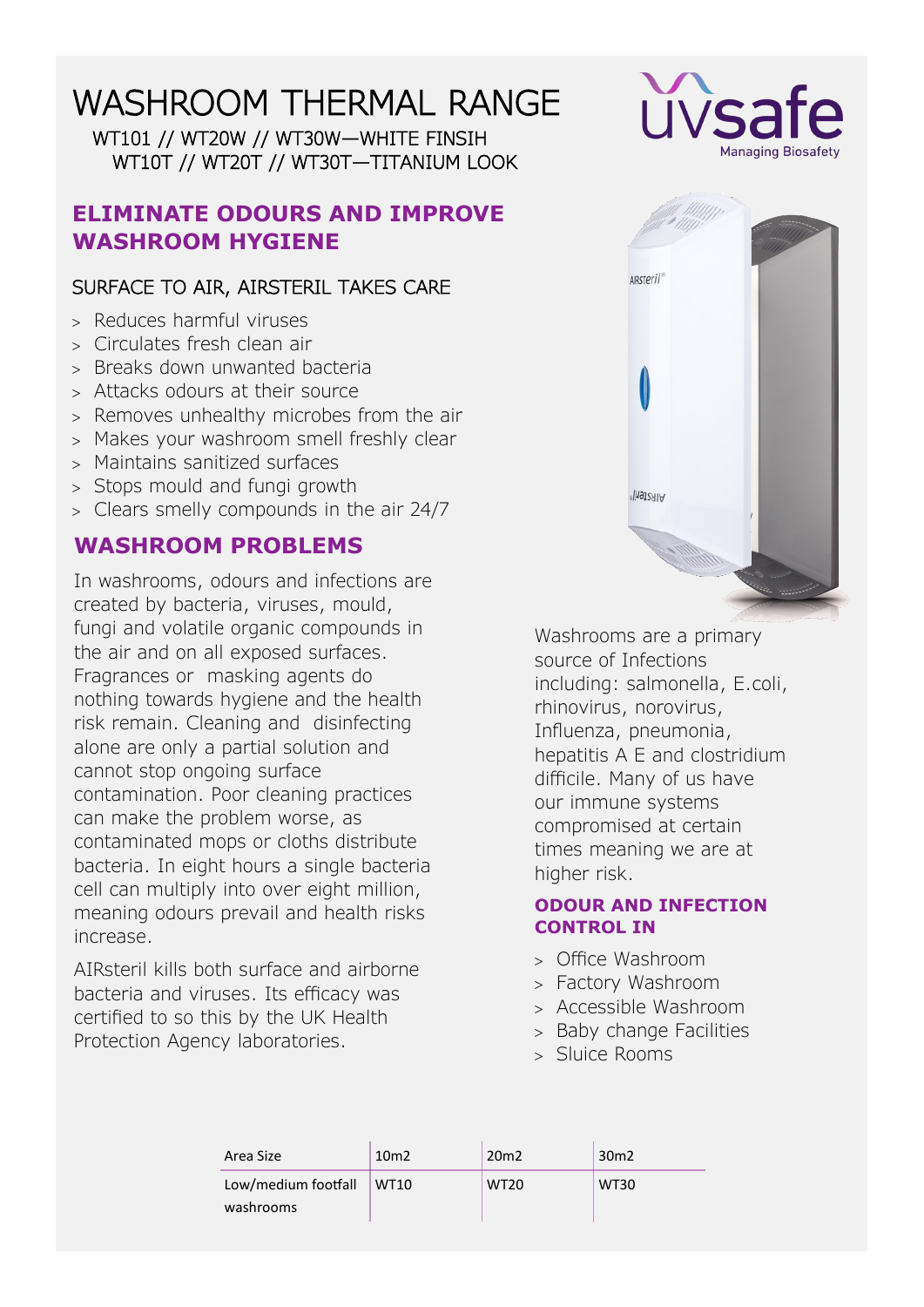WT101 // WT20W // WT30W—WHITE FINSIH WT10T // WT20T // WT30T—TITANIUM LOOK



## **THE MOST ADVANCED WASHROOM TECHNOLOGY IN THE WORLD, USED BY THE BEST PROESSIONALS IN THE BUISNESS**



### **SERVICING MADE EASY**

Power must be disconnected before attempting any servicing and only undertaken by a competent individual. All AIRsteril partners have fully trained engineers to carry out all servicing work.

The front cover is easily removed by taking out two screws, then the lamp can be replaced by a simple push in connection. Any dust should also be cleared from the unit. Lamps must be charged on an annual basis to maintain performance.

### **HOW OUR WASHROOM SYSTEM WORKS**

The AIRsteril washroom units utilises out unique combination of 5 technologies. They eliminate unpleasant washroom odours and control harmful bacteria and viruses both in the air and on all exposed surfaces 24 hours a day, 365 days of the year.

The custom designed thermal convection system ensures that contaminated air processed through the unit achieves optimum dwell in the purifying chamber. As the processed air leaves the unit, it then itself becomes an efficient cleaning agent. The 2 number in the unit code signifies the floor coverage area—an WT10 covers 10m2 and WT30 covers 30m2. With minimal maintenance and low energy consumption of 10w, the units provide constant clean, fresh sanitised washroom air, With no filters to change, and minimal maintenance, they provide a green solution lifting washroom hygiene for all users.

# **ODOUR ELIMINATION GUARANTEED**

### **\*Conditions Apply**

| <b>WT Unit Dimensions</b>                                              | Construction                                                          |
|------------------------------------------------------------------------|-----------------------------------------------------------------------|
| 400mm (L) $\times$ 125mm(W) $\times$ 90mm(D)                           | Polycarbonate Moulding. Available in white or<br>titanium finish.     |
| Power Supply                                                           | Weight                                                                |
| 200-230y 13 watts                                                      | 0.9kg                                                                 |
| Set Up                                                                 | Operation                                                             |
| Wall or ceiling mounting. Easy mark-<br>ing and fixing at four points. | Continuous, indicated by blue lamp. Requires<br>annual lamp changing. |